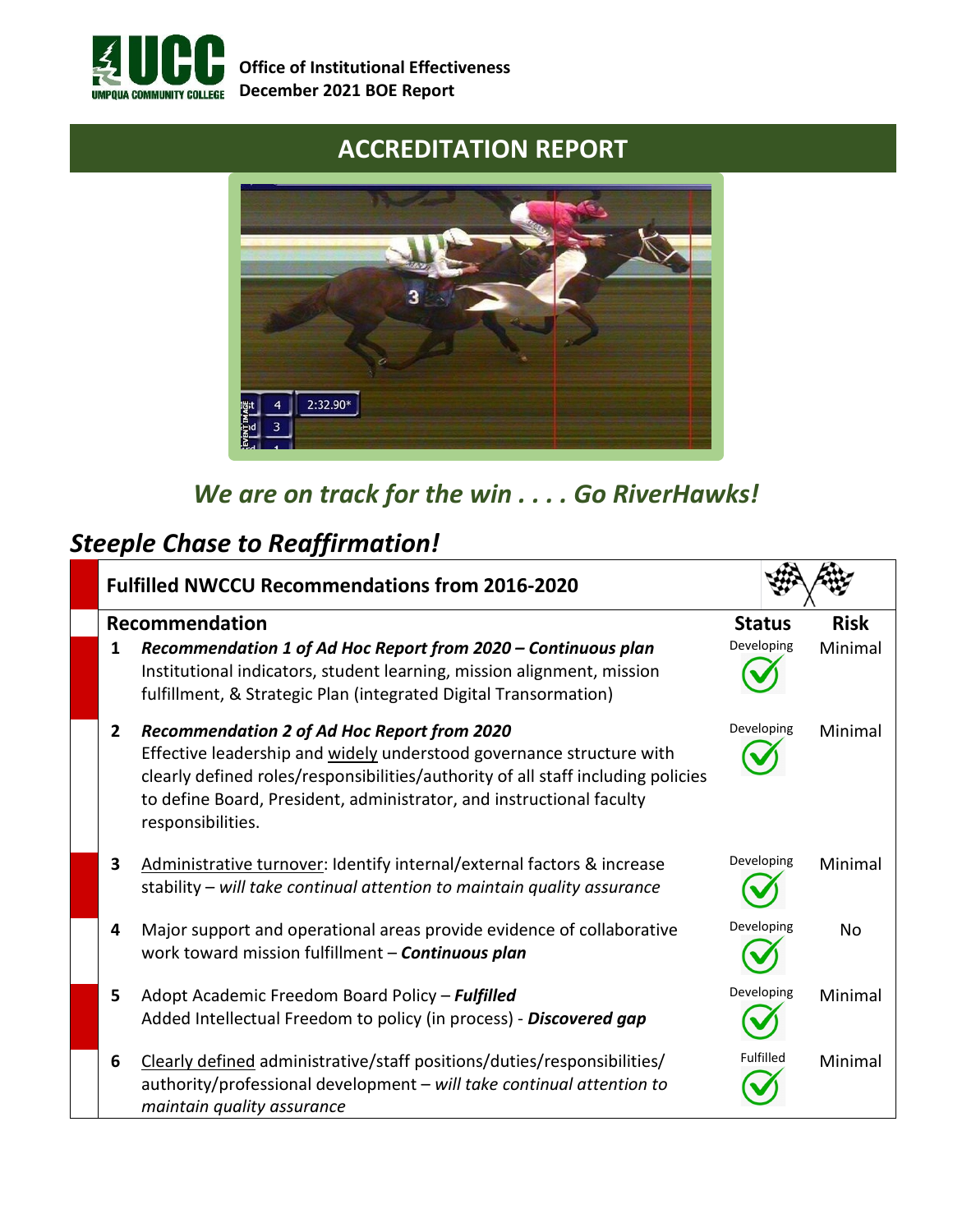

| <b>Fulfilled NWCCU Recommendations from 2016-2020</b>                                                                                                                                                                                                                                                                                                                                                                                                                                     |               |             |  |  |  |
|-------------------------------------------------------------------------------------------------------------------------------------------------------------------------------------------------------------------------------------------------------------------------------------------------------------------------------------------------------------------------------------------------------------------------------------------------------------------------------------------|---------------|-------------|--|--|--|
| Recommendation                                                                                                                                                                                                                                                                                                                                                                                                                                                                            | <b>Status</b> | <b>Risk</b> |  |  |  |
| Recommendation 3 of Ad Hoc Report from 2020 - Continuous plan<br>7<br>Faculty & administration collaboratively develop a systematic approach to<br>assessing institutional, program, and course level learning outcomes<br>including:<br>a) providing faculty with guidance in writing/assessing outcomes<br>b) use of direct measures of student learning<br>c) developing reporting systems that allow for assessment of learning, at<br>each level, can be used to improve instruction | Developing    | Potential   |  |  |  |
| Resource Allocation includes (Continuous plan)<br>8<br>Realistic budget<br>a)<br>Enrollment management<br>b)<br>Projections of grants, donations, and other fund sources<br>C)                                                                                                                                                                                                                                                                                                            | Developing    | N٥          |  |  |  |
| Develop Board approved policy for safe use, storage, and disposal of<br>9<br>hazardous or toxic materials.                                                                                                                                                                                                                                                                                                                                                                                | Fulfilled     | No          |  |  |  |

And the *Eclipse Award* goes to . . . .

### *Linda Samek and Katie Workman!*

Our own NWCCU Evaluators who offered expert opinion on Year-6 and Year-7 report content, structure, and format **–** *thank you!!*